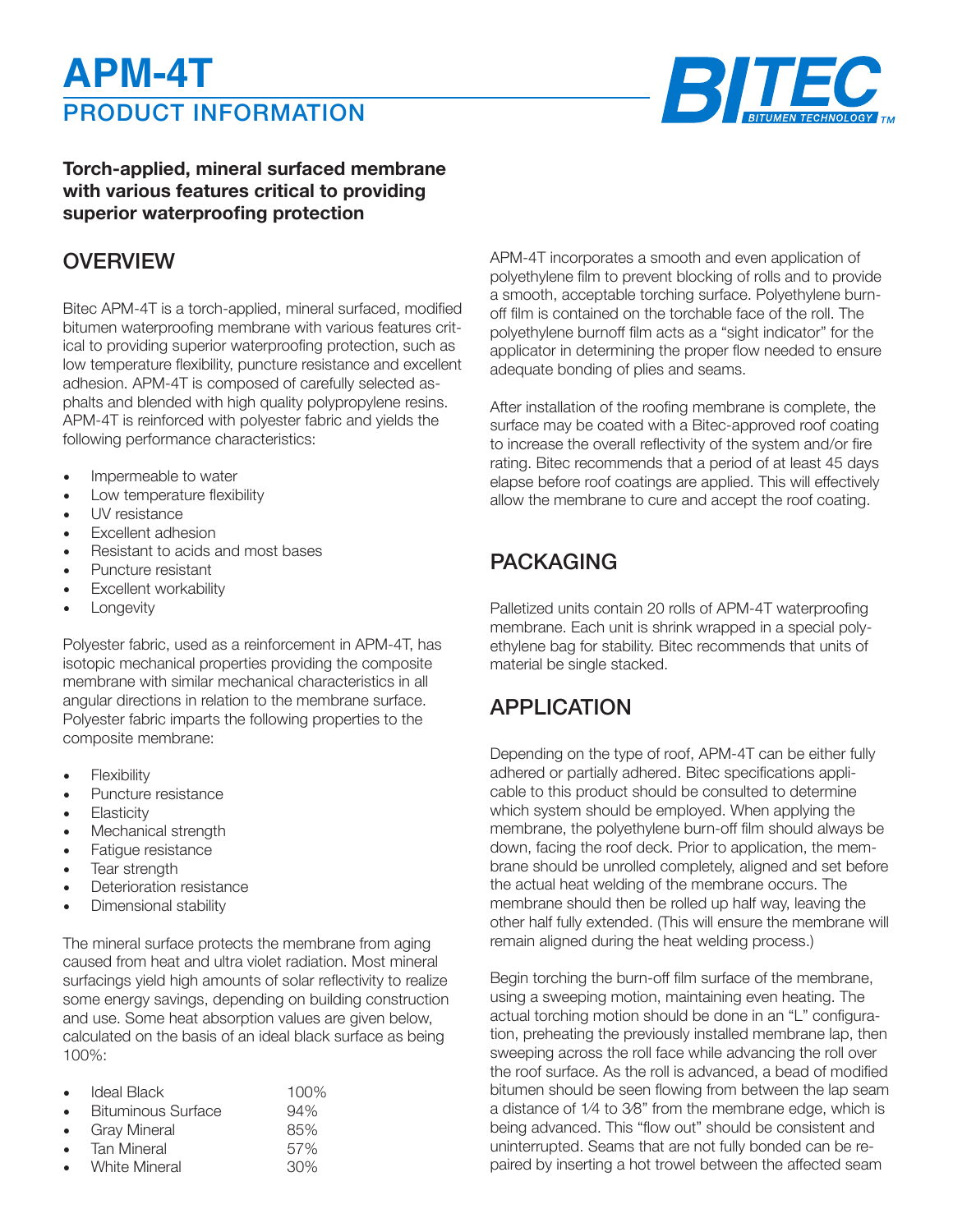# PRODUCT INFORMATION **APM-4T**



and lightly torching. Upon removal of the hot trowel, pressure should be applied to the top ply, forcing the modified bitumen to flow out the desired distance. All side and end laps should be a minimum of 4" and 6" respectively.

Bitec APP membranes may not be installed in hot roofing asphalt, cold process adhesives or by mechanical attachment. Bitec APP membranes are not recommended for use over coal tar or pitch roofs unless the existing deck is separated from the Bitec membrane by a min. 1⁄2" thick, mechanically attached recovery board. Bitec does not allow the use of plastic roofer's cement with any of its membranes.

As with any roofing project, good roofing practices should always be followed. Consult the Bitec specification and details book for information governing certain systems.

# TOOLS REQUIRED

Tools required to apply Bitec APM-4T waterproofing membrane include: a propane torch having a UL certified regulator, propane bottle, spatula or round nose roofer's trowel, a roofer's knife, pair of work gloves, flat-soled shoes and an ABC dry chemical fire extinguisher.

Before using this product, be certain that all information concerning the installation of this product and safety guidelines pertaining thereto have been read and fully understood. The application of modified membranes requires the use of explosive gas and molten asphalts, which if mishandled can and will cause personal injury and/or property damage.

# **SAFFTY**

#### **Contractor**

It is the contractor's responsibility to observe all fire prevention policies and practices, to train, instruct and warn employees on the use of torching equipment. Follow OSHA and NRCA provisions for fire protection, including but not limited to those listed in OSHA 1910.151, 155, 156, 157, and 1910.1101, which apply to torch application. The contractor should be familiar with NFPA 58 "Standard for the Storage and Handling of Liquefied Petroleum Gas" and any other appropriate publications of the National LP Gas Association.

#### **Fire Department Regulations**

The contractor should be familiar with all local fire codes in his area. The contractor is responsible for obtaining all necessary permits or certificates before any work is started.

#### **Personnel**

Proper clothing should be worn at all times while installing any modified membrane. Long sleeve shirt, long pants, leather or durable flat-soled shoes and work gloves. Workmen, other than the torch operator, should be no closer than 3' from open flame.

**NOTE:** The roofing contractor and his employees are the key to success regarding safety. Safety should always be first!